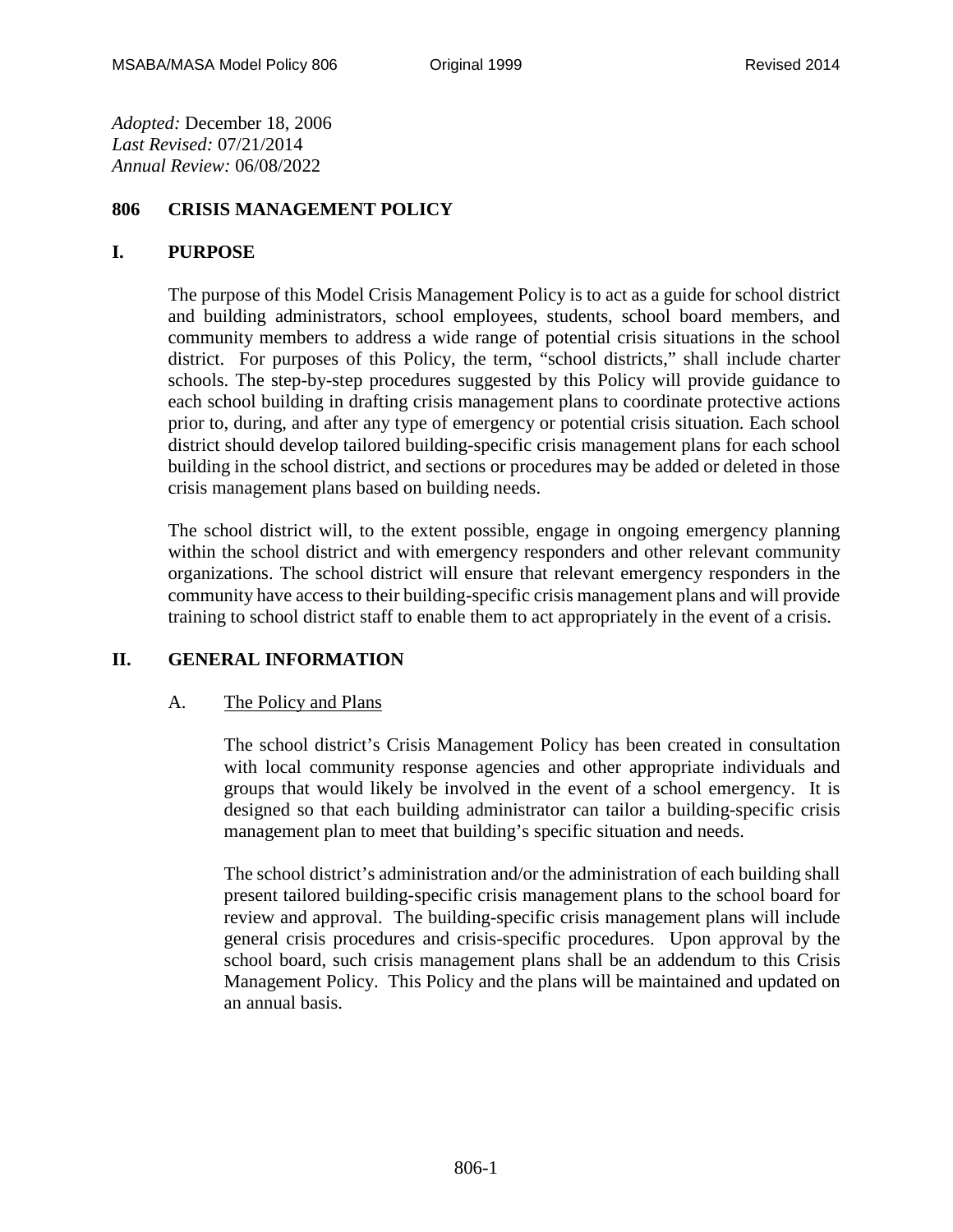## B. Elements of the District Crisis Management Policy

1. General Crisis Procedures. The Crisis Management Policy includes general crisis procedures for securing buildings, classroom evacuation, building evacuation, campus evacuation, and sheltering. The Policy designates the individual(s) who will determine when these actions will be taken. These district-wide procedures may be modified by building administrators when creating their building-specific crisis management plans. A communication system will be in place to enable the designated individual to be contacted at all times in the event of a potential crisis, setting forth the method to contact the designated individual, the provision of at least two designees when the contact person is unavailable, and the method to convey contact information to the appropriate staff persons. The alternative designees may include members of the emergency first responder response team. A secondary method of communication should be included in the plan for use when the primary method of communication is inoperable. Each building in the school district will have access to a copy of the Comprehensive School Safety Guide (2011 Edition) to assist in the development of buildingspecific crisis management plans.

All general crisis procedures will address specific procedures for the safe evacuation of children and employees with special needs such as physical, sensory, motor, developmental, and mental health challenges.

- a. Lock-Down Procedures. Lock-down procedures will be used in situations where harm may result to persons inside the school building, such as a shooting, hostage incident, intruder, trespass, disturbance, or when determined to be necessary by the building administrator or his or her designee. The building administrator or designee will announce the lock-down over the public address system or other designated system. Code words will not be used. Provisions for emergency evacuation will be maintained even in the event of a lock-down. Each building administrator will submit lockdown procedures for their building as part of the building-specific crisis management plan.
- b. Evacuation Procedures. Evacuations of classrooms and buildings shall be implemented at the discretion of the building administrator or his or her designee. Each building's crisis management plan will include procedures for transporting students and staff a safe distance from harm to a designated safe area until released by the building administrator or designee. Safe areas may change based upon the specific emergency situation. The evacuation procedures should include specific procedures for children with special needs, including children with limited mobility (wheelchairs, braces, crutches, etc.), visual impairments, hearing impairments, and other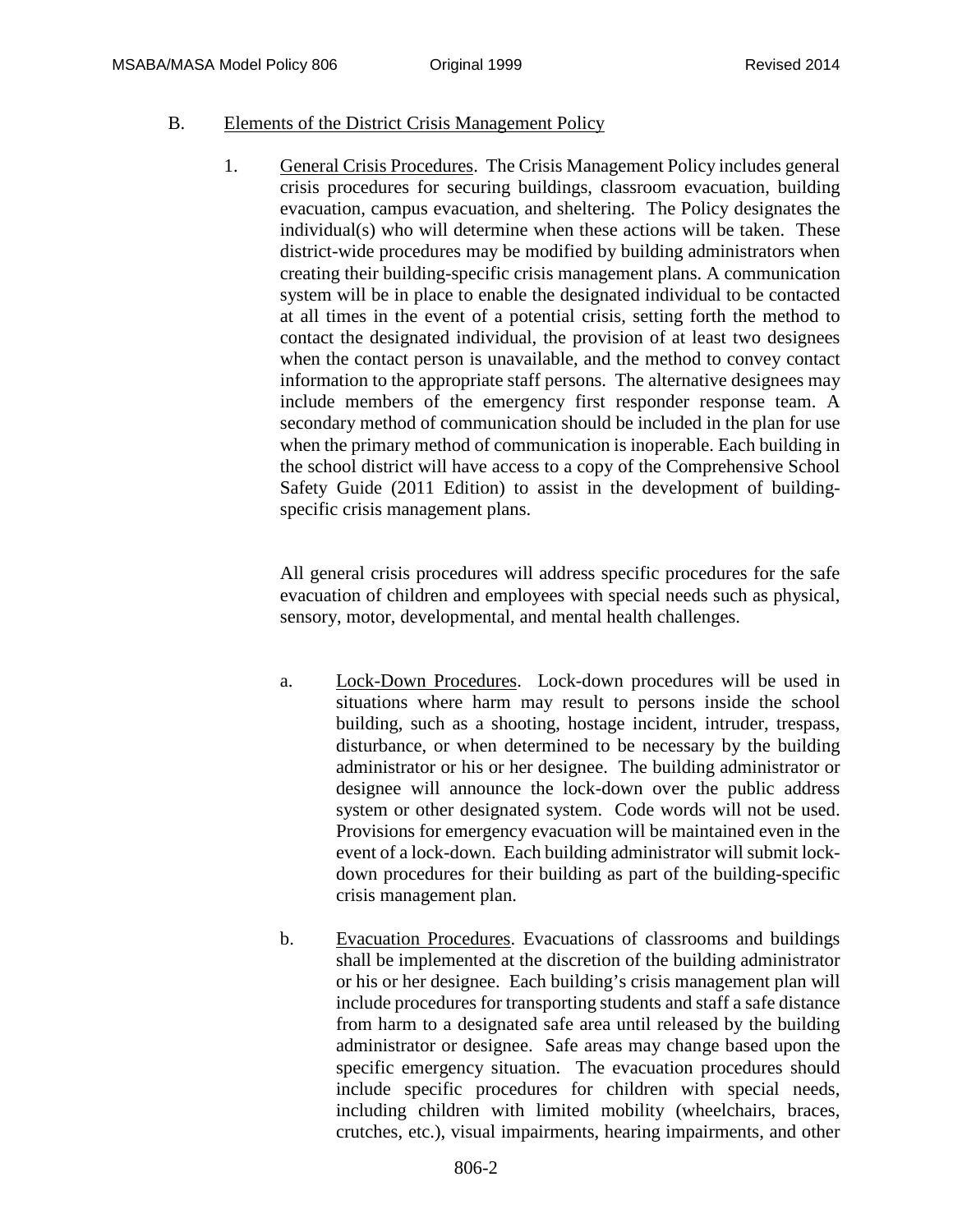sensory, developmental, or mental health needs. The evacuation procedures should also address transporting necessary medications for students that take medications during the school day.

- c. Sheltering Procedures. Sheltering provides refuge for students, staff, and visitors within the school building during an emergency. Shelters are safe areas that maximize the safety of inhabitants. Safe areas may change based upon the specific emergency. The building administrator or his or her designee will announce the need for sheltering over the public address system or other designated system. Each building administrator will submit sheltering procedures for his or her building as part of the building-specific crisis management plan.
- 2. Crisis-Specific Procedures. The Crisis Management Policy includes crisisspecific procedures for crisis situations that may occur during the school day or at school-sponsored events and functions. These district-wide procedures are designed to enable building administrators to tailor response procedures when creating building-specific crisis management plans.

# 3. School Emergency Response Teams

- a. Composition. The building administrator in each school building will select a school emergency response team that will be trained to respond to emergency situations. All school emergency response team members will receive on-going training to carry out the building's crisis management plans and will have knowledge of procedures, evacuation routes, and safe areas. For purposes of student safety and accountability, to the extent possible, school emergency response team members will not have direct responsibility for the supervision of students. Team members must be willing to be actively involved in the resolution of crises and be available to assist in any crisis situation as deemed necessary by the building administrator. Each building will maintain a current list of school emergency response team members which will be updated annually. The building administrator, and his or her alternative designees, will know the location of that list in the event of a school emergency. A copy of the list will be kept on file in the school district office, or in a secondary location in single building school districts.
- b. Leaders. The building administrator or his or her designee will serve as the leader of the school emergency response team and will be the primary contact for emergency response officials. In the event the primary designee is unavailable, the designee list should include more than one alternative designee and may include members of the emergency response team. When emergency response officials are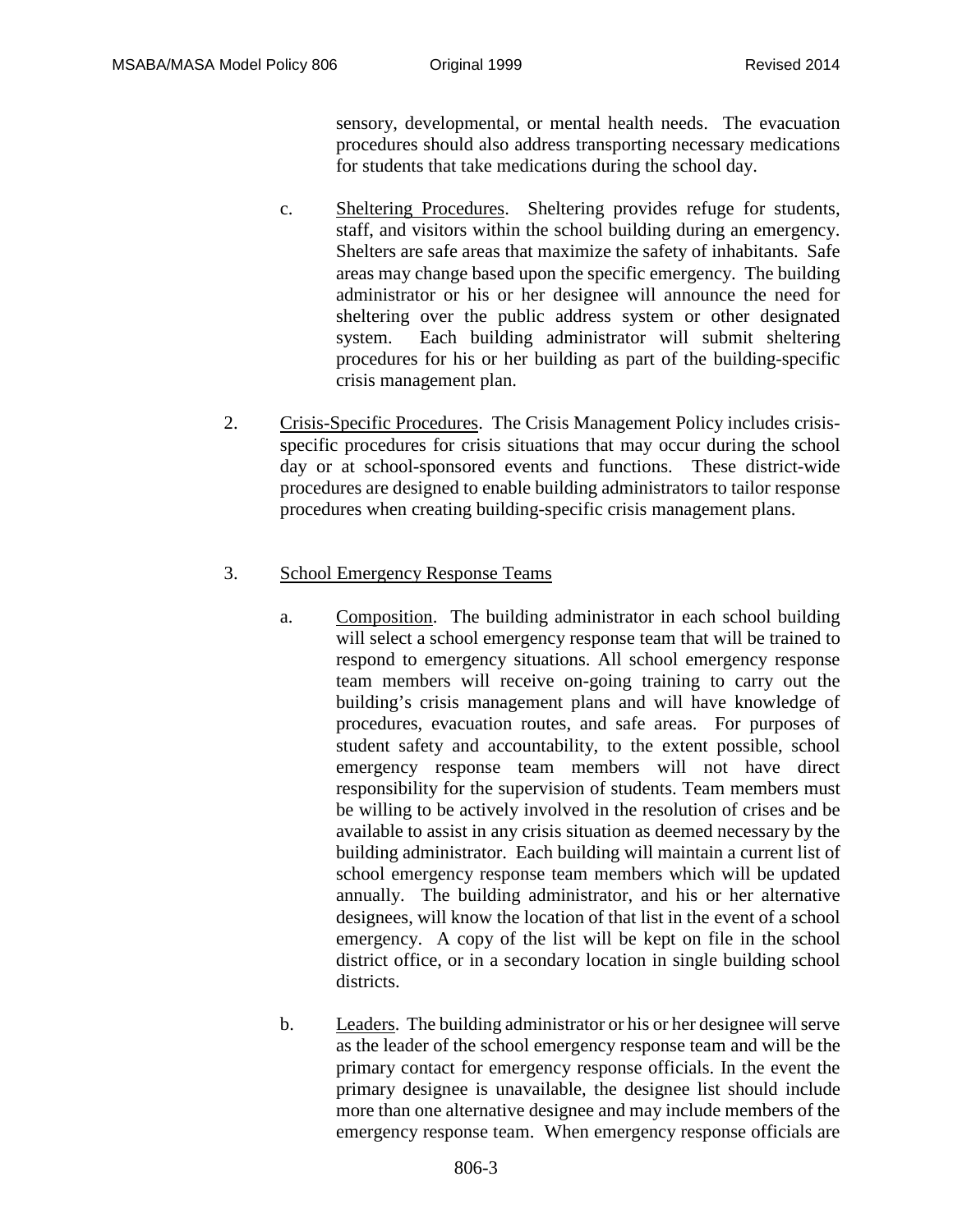present, they may elect to take command and control of the crisis. It is critical in this situation that school officials assume a resource role and be available as necessary to emergency response officials.

# **III. PREPARATION BEFORE AN EMERGENCY**

## A. Communication

- 1. District Employees. Teachers generally have the most direct contact with students on a day-to-day basis. As a result, they must be aware of their role in responding to crisis situations. This also applies to non-teaching school personnel who have direct contact with students. All staff shall be aware of the school district's Crisis Management Policy and their own building's crisis management plan. Each school's building-specific crisis management plan shall include the method and dates of dissemination of the plan to its staff. Employees will receive a copy of the relevant buildingspecific crisis management plans and shall receive periodic training on plan implementation.
- 2. Students and Parents. Students and parents shall be made aware of the school district's Crisis Management Policy and relevant tailored crisis management plans for each school building. Each school district's building-specific crisis management plan shall set forth how students and parents are made aware of the district and school-specific plans. Students shall receive specific instruction on plan implementation and shall participate in a required number of drills and practice sessions throughout the school year.

## B. Planning and Preparing for Fire

- 1. Designate a safe area at least 50 feet away from the building to enable students and staff to evacuate. The safe area should not interfere with emergency responders or responding vehicles and should not be in an area where evacuated persons are exposed to any products of combustion. (Depending on the wind direction, where the building on fire is located, the direction from which the fire is arriving, and the location of fire equipment, the distance may need to be extended.)
- 2. Each building's facility diagram and site plan shall be available in appropriate areas of the building and shall identify the most direct evacuation routes to the designated safe areas both inside and outside of the building. The facility diagram and site plan must identify the location of the fire alarm control panel, fire alarms, fire extinguishers, hoses, water spigots, and utility shut offs.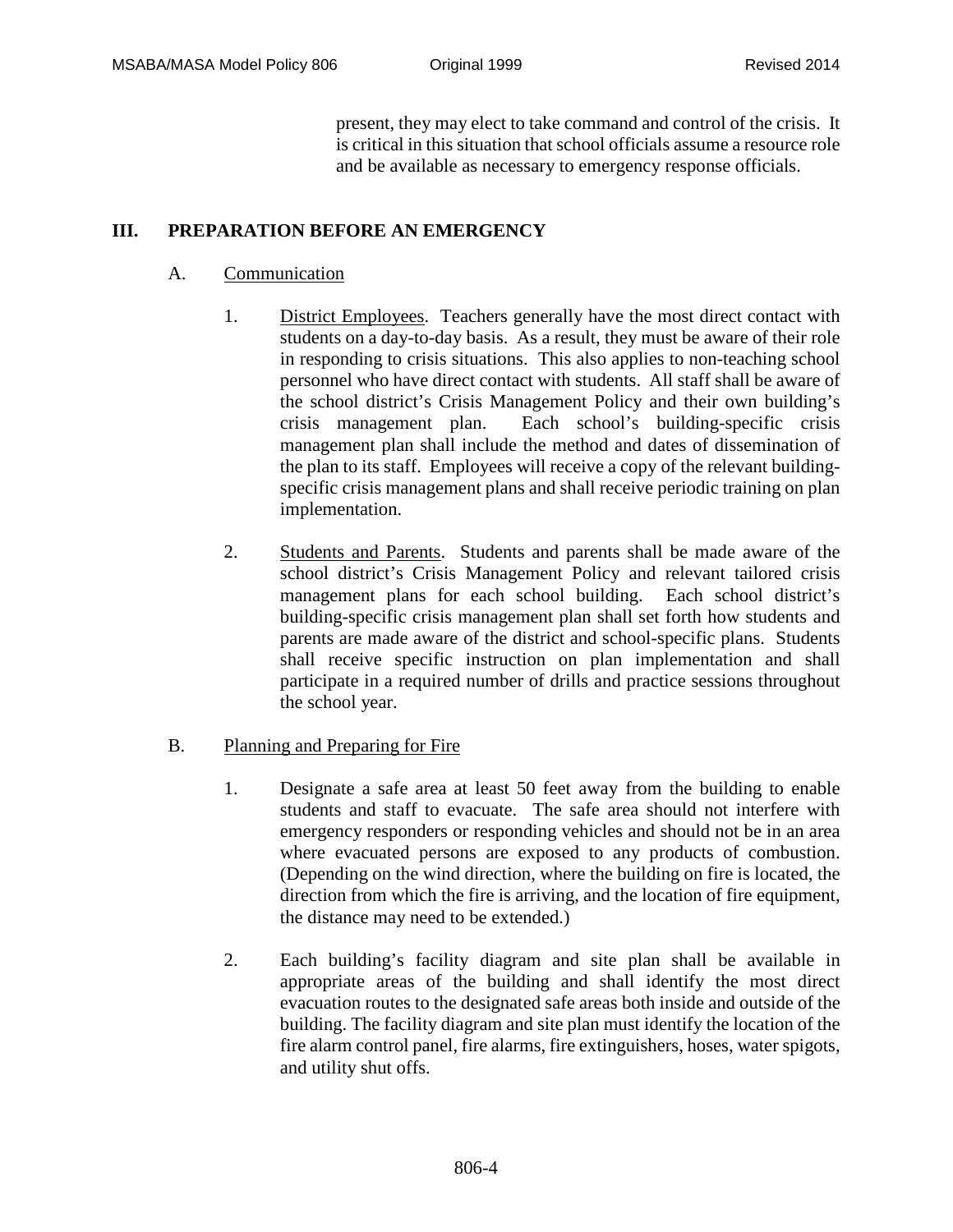- 3. Teachers and staff will receive training on the location of the primary emergency evacuation routes and alternate routes from various points in the building. During fire drills, students and staff will practice evacuations using primary evacuation routes and alternate routes.
- 4. Certain employees, such as those who work in hazardous areas in the building, will receive training on the locations and proper use of fire extinguishers and protective clothing and equipment.
- 5. Fire drills will be conducted periodically without warning at various times of the day and under different circumstances, e.g., lunchtime, recess, and during assemblies. State law requires a minimum of five fire drills each school year, consistent with Minn. Stat. § 299F.30. See Minn. Stat. § 121A.035.
- 6. A record of fire drills conducted at the building will be maintained in the building administrator's office.
- 7. The school district will have prearranged sites for emergency sheltering and transportation as needed.
- 8. The school district will determine which staff will remain in the building to perform essential functions if safe to do so (e.g., switchboard, building engineer, etc.). The school district also will designate an administrator or his or her designee to meet local fire or law enforcement agents upon their arrival.
- C. Facility Diagrams and Site Plans

All school buildings will have a facility diagram and site plan that includes the location of primary and secondary evacuation routes, exits, designated safe areas inside and outside of the building, and the location of fire alarm control panel, fire alarms, fire extinguishers, hoses, water spigots, and utility shut offs. All facility diagrams and site plans will be updated regularly and whenever a major change is made to a building. Facility diagrams and site plans will be maintained by the building administrator and will be easily accessible and on file in the school district office. Facility diagrams and site plans will be provided to first responders, such as fire and law enforcement personnel.

## D. Emergency Telephone Numbers

Each building will maintain a current list of emergency telephone numbers and the names and addresses of local, county, and state personnel who may be involved in a crisis situation. The list will include telephone numbers for local police, fire, ambulance, hospital, the Poison Control Center, county and state emergency management agencies, local public works departments, local utility companies, the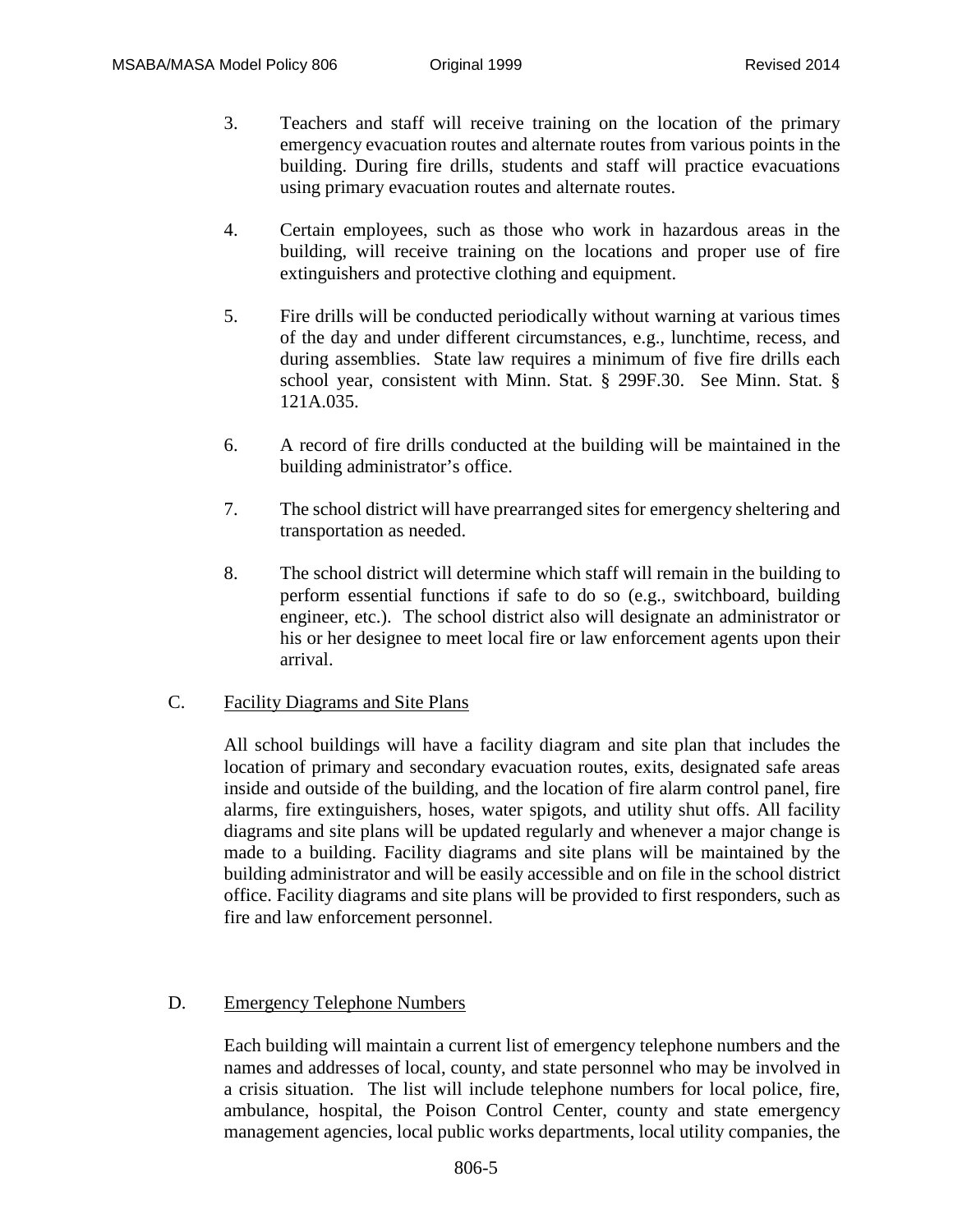public health nurse, mental health/suicide hotlines, and the county welfare agency. A copy of this list will be kept on file in the school district office, or at a secondary location for single building school districts, and updated annually.

School district employees will receive training on how to make emergency contacts, including 911 calls, when the school district's main telephone number and location is electronically conveyed to emergency personnel instead of the specific building in need of emergency services.

School district plans will set forth a process to internally communicate an emergency, using telephones in classrooms, intercom systems, or two-way radios, as well as the procedure to enable the staff to rapidly convey emergency information to a building designee. Each plan will identify a primary and secondary method of communication for both internal and secondary use. It is recommended that the plan include several methods of communication because computers, intercoms, telephones, and cell phones may not be operational or may be dangerous to use during an emergency.

## E. Warning and Notification Systems

The school district shall maintain a warning system designed to inform students, staff, and visitors of a crisis or emergency. This system shall be maintained on a regular basis under the maintenance plan for all school buildings. The school district should consider an alternate notification system to address the needs of staff and students with special needs, such as vision or hearing.

The building administrator shall be responsible for informing students and employees of the warning system and the means by which the system is used to identify a specific crisis or emergency situation. Each school's building-specific crisis management plan will include the method and frequency of dissemination of the warning system information to students and employees.

## F. Early School Closure Procedures

The superintendent will make decisions about closing school or buildings as early in the day as possible. The early school closure procedures will set forth the criteria for early school closure (e.g., weather-related, utility failure, or a crisis situation), will specify how closure decisions will be communicated to staff, students, families, and the school community (designated broadcast media, local authorities, e-mail, or district or school building web sites), and will discuss the factors to be considered in closing and reopening a school or building.

Early school closure procedures also will include a reminder to parents and guardians to listen to designated local radio and TV stations for school closing announcements, where possible.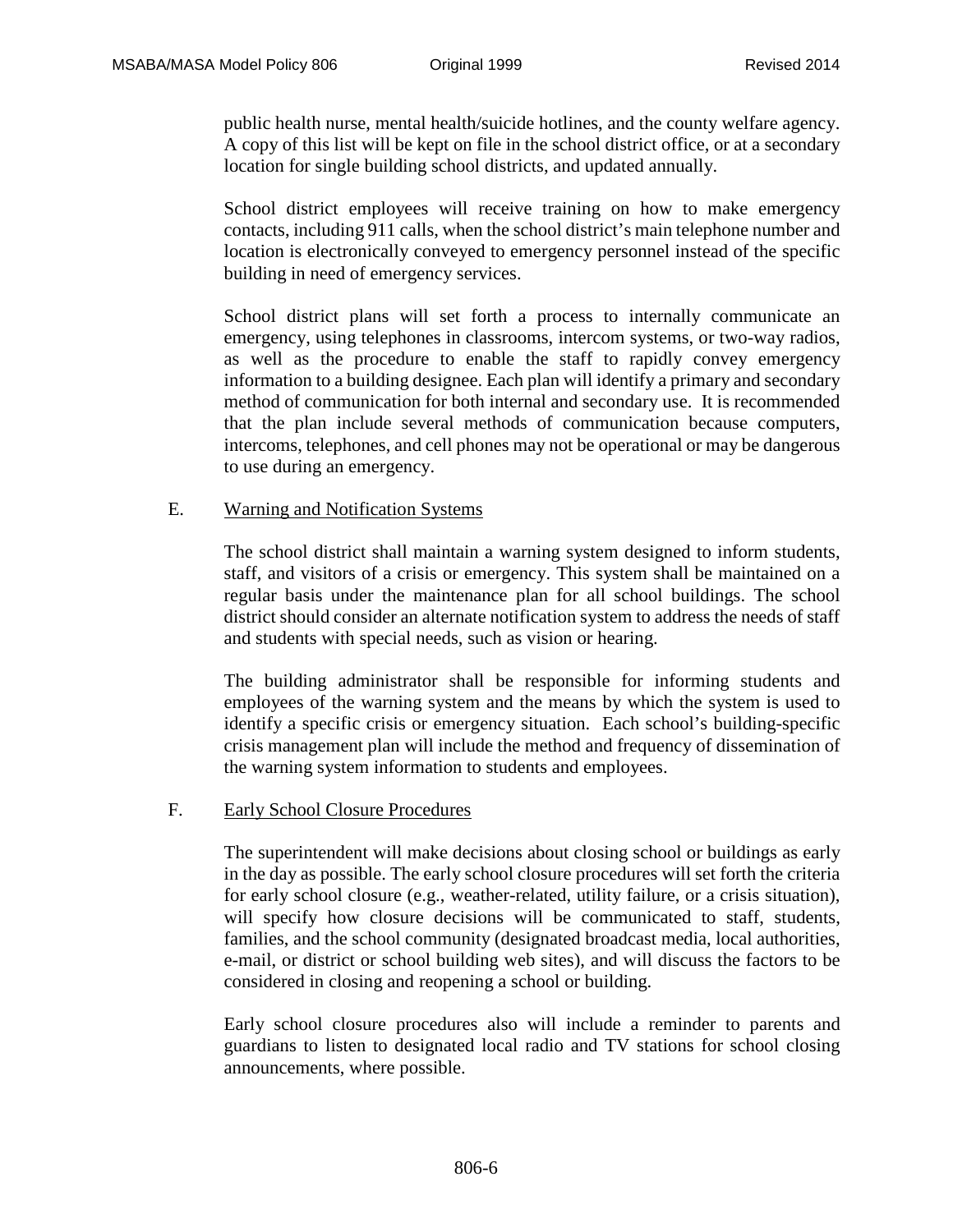## G. Media Procedures

The superintendent has the authority and discretion to notify parents or guardians and the school community in the event of a crisis or early school closure. The superintendent will designate a spokesperson who will notify the media in the event of a crisis or early school closure. The spokesperson shall receive training to ensure that the district is in strict compliance with federal and state law relative to the release of private data when conveying information to the media.

## H. Behavioral Health Crisis Intervention Procedures

Short-term behavioral health crisis intervention procedures will set forth the procedure for initiating behavioral health crisis intervention plans. The procedures will utilize available resources including the school psychologist, counselor, community behavioral health crisis intervention, or others in the community. Counseling procedures will be used whenever the superintendent or the building administrator determines it to be necessary, such as after an assault, a hostage situation, shooting, or suicide. The behavioral health crisis intervention procedures shall include the following steps:

- 1. Administrator will meet with relevant persons, including school psychologists and counselors, to determine the level of intervention needed for students and staff.
- 2. Designate specific rooms as private counseling areas.
- 3. Escort siblings and close friends of any victims as well as others in need of emotional support to the counseling areas.
- 4. Prohibit media from interviewing or questioning students or staff.
- 5. Provide follow-up services to students and staff who receive counseling.
- 6. Resume normal school routines as soon as possible.

## I. Long-Term Recovery Intervention Procedures

Long-term recovery intervention procedures may involve both short-term and longterm recovery planning:

- 1. Physical/structural recovery.
- 2. Fiscal recovery.
- 3. Academic recovery.
- 4. Social/emotional recovery.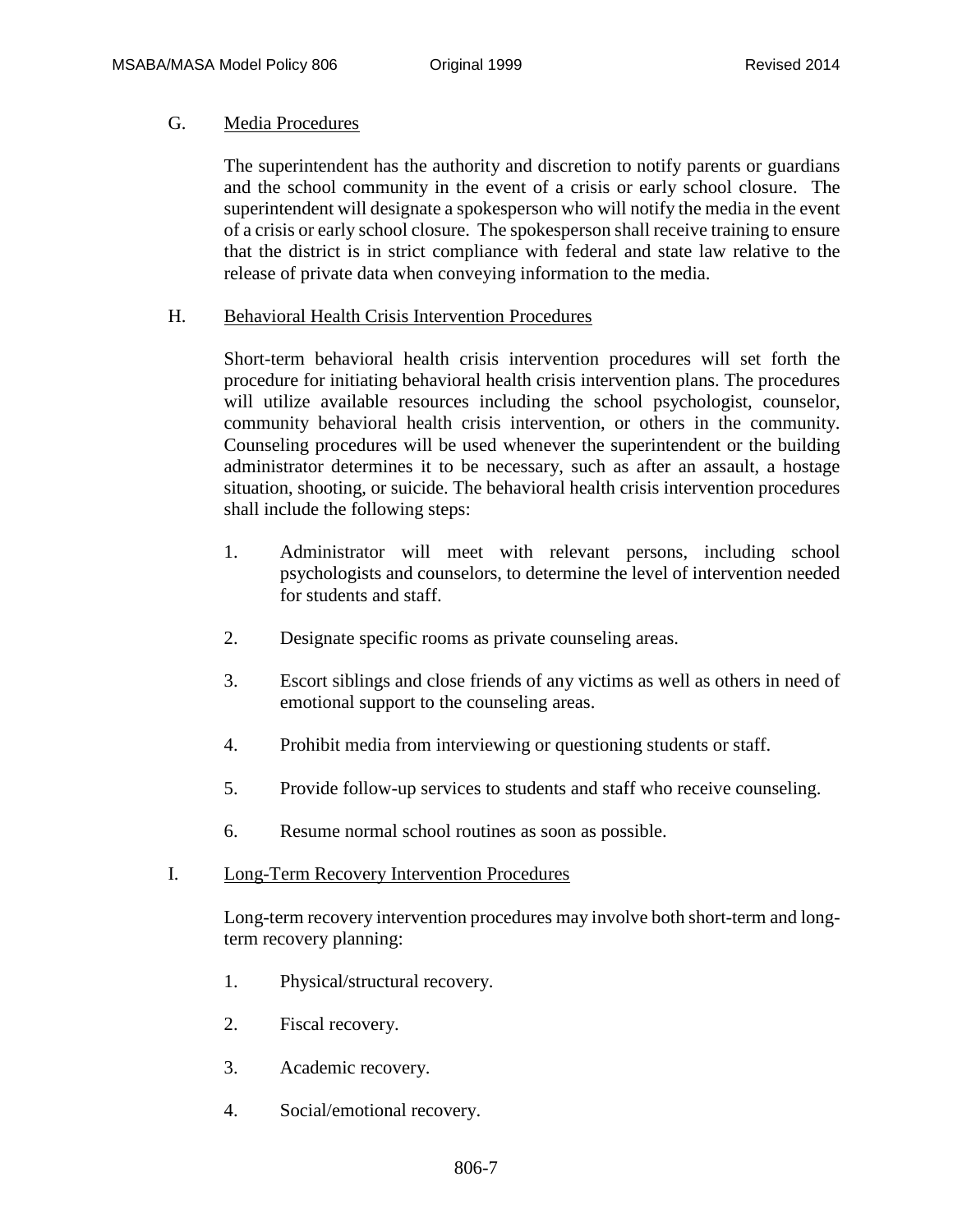# **IV. SAMPLE PROCEDURES INCLUDED IN THIS POLICY**

Sample procedures for the various hazards/emergencies listed below are attached to this Policy for use when drafting specific crisis management plans. Additional sample procedures may be found in the Response section of the Comprehensive School Safety Guide (2011 Edition). After approval by the school board, an adopted procedure will become an addendum to the Crisis Management Policy.

- A. Fire
- B. Hazardous Materials
- C. Severe Weather: Tornado/Severe Thunderstorm/Flooding
- D. Medical Emergency
- E. Fight/Disturbance
- F. Assault
- G. Intruder
- H. Weapons
- I. Shooting
- J. Hostage
- K. Bomb Threat
- L. Chemical or Biological Threat
- M. Checklist for Telephone Threats
- N. Demonstration
- O. Suicide
- P. Lock-down Procedures
- Q. Shelter-In-Place Procedures
- R. Evacuation/Relocation
- S. Media Procedures
- T. Post-Crisis Procedures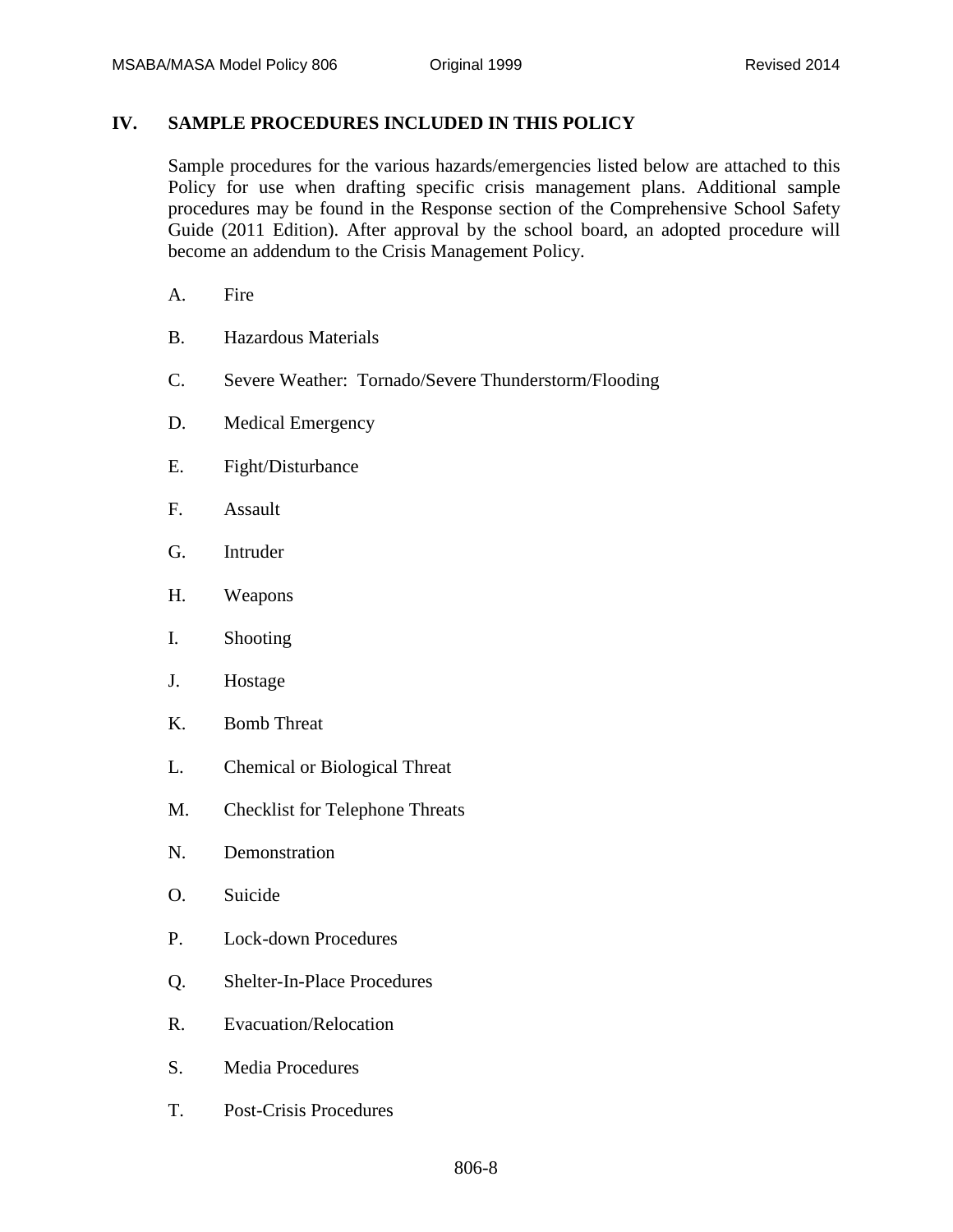- U. School Emergency Response Team
- V. Emergency Phone Numbers
- W. Highly Contagious Serious Illness or Pandemic Flu

## **V. MISCELLANEOUS PROCEDURES**

#### A. Chemical Accidents

Procedures for reporting chemical accidents shall be posted at key locations such as chemistry labs, art rooms, swimming pool areas, and janitorial closets.

B. Visitors

The school district shall implement procedures mandating visitor sign in and visitors in school buildings. See MSBA/MASA Model Policy 903 (Visitors to School District Buildings and Sites).

The school district shall implement procedures to minimize outside entry into school buildings except at designated check-in points and assure that all doors are locked prior to and after regular building hours.

#### C. Student Victims of Criminal Offenses at or on School Property

The school district shall establish procedures allowing student victims of criminal offenses on school property the opportunity to transfer to another school within the school district.

D. Radiological Emergencies at Nuclear Generating Plants [OPTIONAL]

School districts within a 10 mile radius of the Monticello or Prairie Island nuclear power plants will implement crisis plans in the event of an accident or incident at the power plant.

Questions relative to the creation or implementation of such plans will be directed to the Minnesota Department of Public Safety.

| <b>Legal References:</b> | Minn. Stat. Ch. 12 (Emergency Management)                              |
|--------------------------|------------------------------------------------------------------------|
|                          | Minn. Stat. Ch. 12A (Natural Disaster; State Assistance)               |
|                          | Minn. Stat. § 121A.035 (Crisis Management Policy)                      |
|                          | Minn. Stat. § 121A.06 (Reports of Dangerous Weapon Incidents in School |
|                          | Zones)                                                                 |
|                          | Minn. Stat. § 299F.30 (Fire Drill in School)                           |
|                          | Minn. Stat. § 326B.02, Subd. 6 (Powers)                                |
|                          | Minn. Stat. § 326B.106 (General Powers of Commissioner of Labor and    |